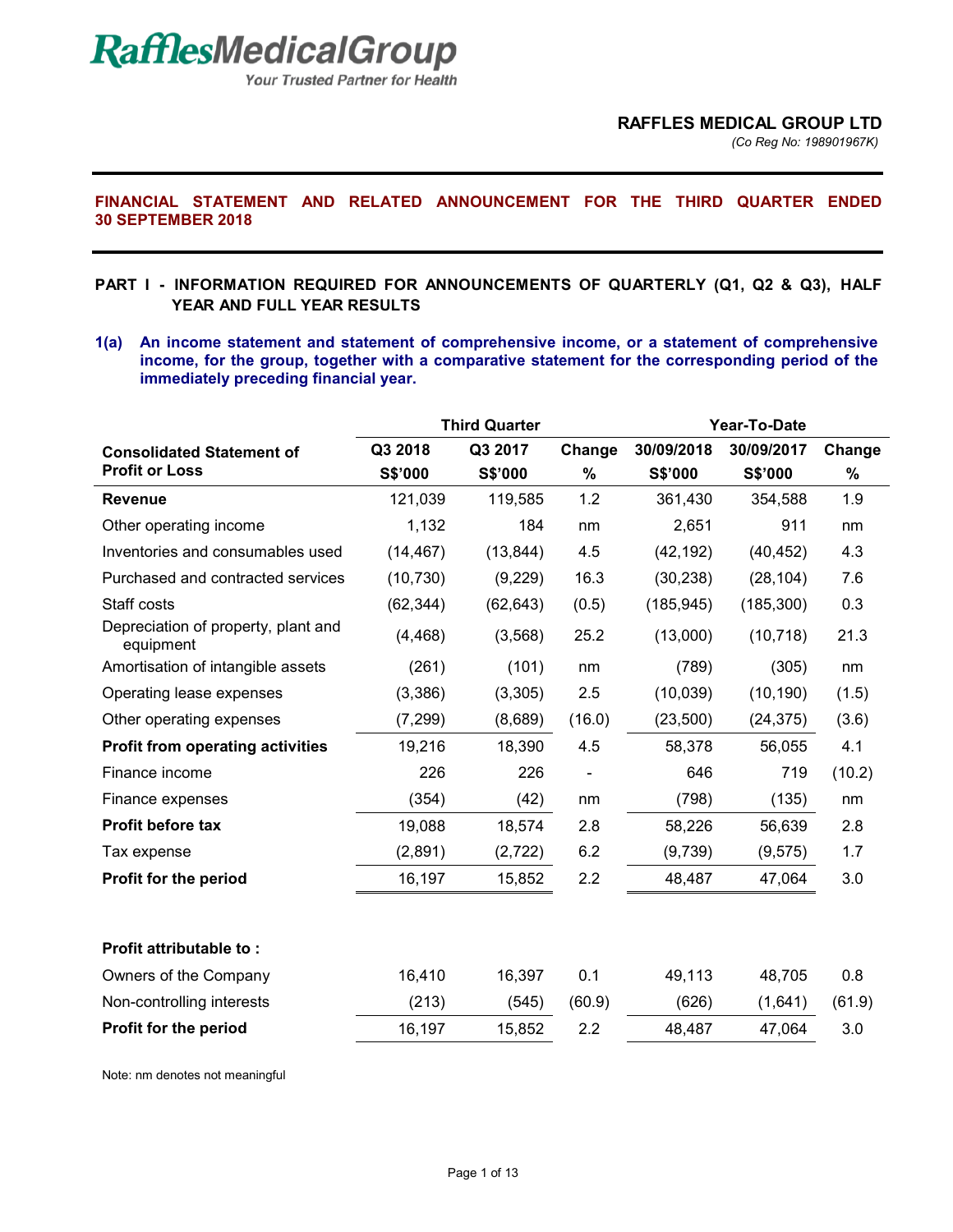**Your Trusted Partner for Health** 

#### **1(a) An income statement and statement of comprehensive income, or a statement of comprehensive income, for the group, together with a comparative statement for the corresponding period of the immediately preceding financial year (Cont'd).**

|                                                                          | <b>Third Quarter</b> |                |        | Year-To-Date   |                |        |
|--------------------------------------------------------------------------|----------------------|----------------|--------|----------------|----------------|--------|
|                                                                          | Q3 2018              | Q3 2017        | Change | 30/09/2018     | 30/09/2017     | Change |
| <b>Consolidated statement of</b><br>comprehensive income                 | <b>S\$'000</b>       | <b>S\$'000</b> | $\%$   | <b>S\$'000</b> | <b>S\$'000</b> | $\%$   |
| <b>Profit for the period</b>                                             | 16,197               | 15,852         | 2.2    | 48.487         | 47.064         | 3.0    |
| Other comprehensive income                                               |                      |                |        |                |                |        |
| Items that are or may be reclassified<br>subsequently to profit or loss: |                      |                |        |                |                |        |
| Foreign currency translation differences<br>- foreign operations         | (5,315)              | 856            | nm     | (5,732)        | (671)          | nm     |
| Total comprehensive income for the<br>period                             | 10,882               | 16,708         | (34.9) | 42,755         | 46,393         | (7.8)  |
| Total comprehensive income<br>attributable to:                           |                      |                |        |                |                |        |
| Owners of the company                                                    | 11,694               | 17,088         | (31.6) | 44,016         | 48,143         | (8.6)  |
| Non-controlling interests                                                | (812)                | (380)          | nm     | (1,261)        | (1,750)        | (27.9) |
| Total comprehensive income for the<br>period                             | 10,882               | 16,708         | (34.9) | 42,755         | 46,393         | (7.8)  |

Note: nm denotes not meaningful

### **Explanatory notes to the Consolidated Statement of Profit or Loss**

1. Higher purchased and contracted services were mainly attributed to higher insurance claims as well as repair and maintenance of medical equipment and premises.

2. Depreciation increased mainly due to expansion of medical centres in the new Raffles Specialist Centre, to meet the growing patients' demand.

- 3. Lower other operating expenses were mainly due to lower doubtful debts provision, staff training as well as donations.
- 4. Profit from operating activities before taxation includes the following:

|                                                   | <b>Third Quarter</b> |                | Year-To-Date   |                |
|---------------------------------------------------|----------------------|----------------|----------------|----------------|
|                                                   | Q3 2018              | Q3 2017        | 30/09/2018     | 30/09/2017     |
| Group                                             | <b>S\$'000</b>       | <b>S\$'000</b> | <b>S\$'000</b> | <b>S\$'000</b> |
| (a) Other operating income                        |                      |                |                |                |
| Gain on disposal of property, plant and equipment |                      | 4              | 53             | 4              |
| Foreign exchange gain/(loss)                      | (121)                | 159            | 357            | 182            |
| (b) Other operating expenses                      |                      |                |                |                |
| Allowance for doubtful receivables                | 195                  | 492            | 1.026          | 1,348          |
| Property, plant and equipment written off         | 4                    | 28             | 67             | 84             |
| Write-off for stock obsolescence                  | 40                   | 49             | 127            | 115            |
| Donations                                         | 198                  | 403            | 449            | 409            |

5. The adjustment for tax in respect of prior years are as follows:

|                                                    | <b>Third Quarter</b> |         | Year-To-Date   |                |
|----------------------------------------------------|----------------------|---------|----------------|----------------|
|                                                    | Q3 2018              | Q3 2017 | 30/09/2018     | 30/09/2017     |
| Group                                              | <b>S\$'000</b>       | S\$'000 | <b>S\$'000</b> | <b>S\$'000</b> |
| <b>Current Tax Expense</b>                         |                      |         |                |                |
| Under / (Over) provision in respect of prior years | (3)                  | 113     | 84             | 70             |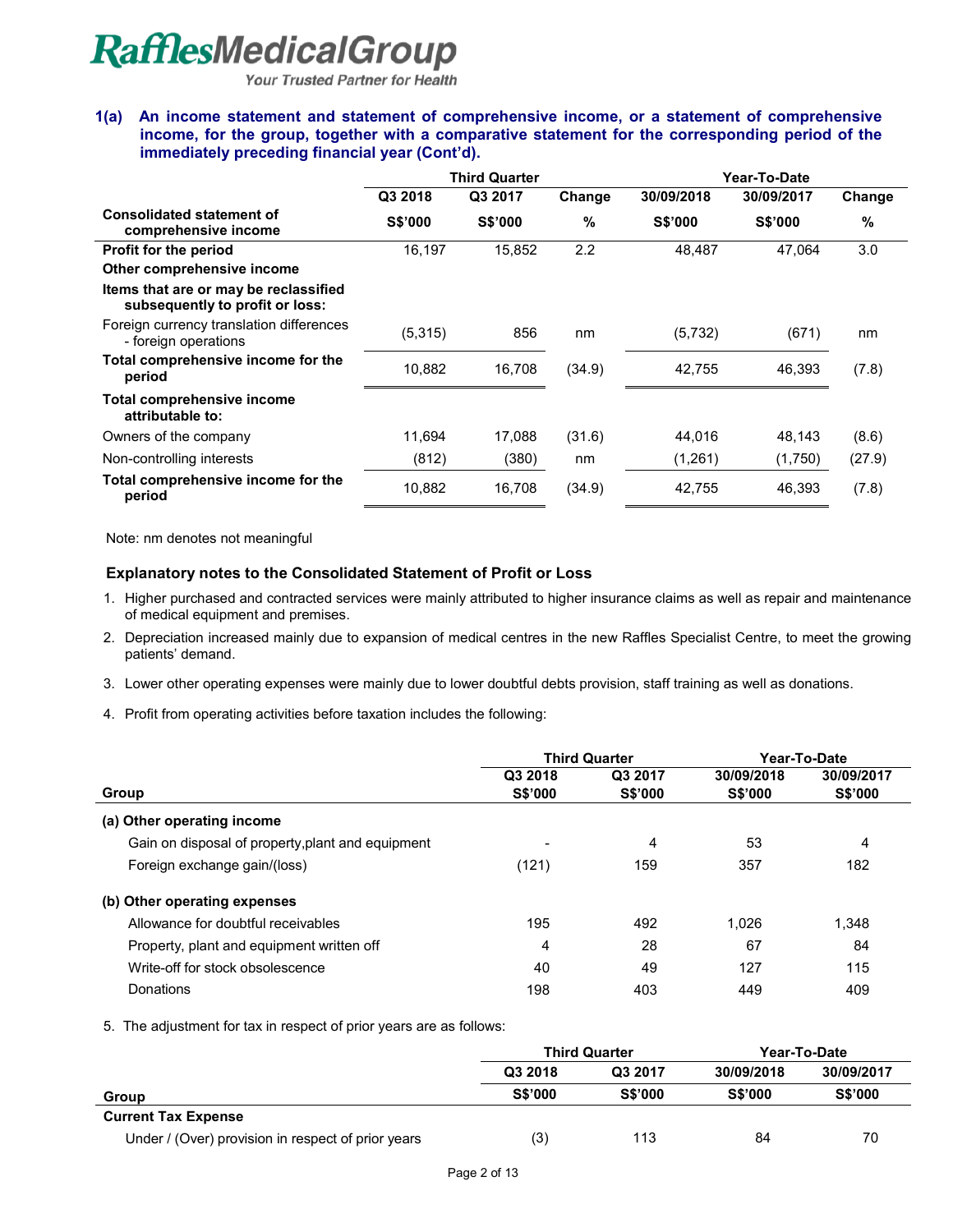Your Trusted Partner for Health

### **1(b)(i) A statement of financial position (for the issuer and group), together with a comparative statement as at the end of the immediately preceding financial year.**

|                                                 | Group<br>Company      |                              |                              |                       |  |
|-------------------------------------------------|-----------------------|------------------------------|------------------------------|-----------------------|--|
| <b>Statements of Financial Position</b>         | 30/09/2018<br>S\$'000 | 31/12/2017<br><b>S\$'000</b> | 30/09/2018<br><b>S\$'000</b> | 31/12/2017<br>S\$'000 |  |
|                                                 |                       |                              |                              |                       |  |
| <b>Non-current assets</b>                       |                       |                              |                              |                       |  |
| Property, plant and equipment                   | 387,421               | 384,021                      | 6,336                        | 7,585                 |  |
| Intangible assets and goodwill                  | 36,357                | 36,773                       | 1,179                        | 1,296                 |  |
| Investment properties                           | 427,925               | 385,498                      |                              |                       |  |
| Subsidiaries                                    |                       |                              | 538,953                      | 551,131               |  |
| Deferred tax assets                             | 1,013                 | 1,025                        |                              |                       |  |
| Trade and other receivables                     | 2,703                 | 3,060                        | 6,550                        | 7,663                 |  |
|                                                 | 855,419               | 810,377                      | 553,018                      | 567,675               |  |
| <b>Current assets</b>                           |                       |                              |                              |                       |  |
| Inventories                                     | 10,087                | 9,955                        | 2,501                        | 2,491                 |  |
| Trade and other receivables                     | 81,165                | 87,259                       | 177,757                      | 124,626               |  |
| Cash and cash equivalents                       | 102,572               | 98,270                       | 3,566                        | 5,716                 |  |
|                                                 | 193,824               | 195,484                      | 183,824                      | 132,833               |  |
| <b>Total assets</b>                             | 1,049,243             | 1,005,861                    | 736,842                      | 700,508               |  |
| Equity attributable to owners of the<br>Company |                       |                              |                              |                       |  |
| Share capital                                   | 365,079               | 340,201                      | 365,079                      | 340,201               |  |
| Reserves                                        | 398,757               | 393,849                      | 282,694                      | 268,350               |  |
|                                                 | 763,836               | 734,050                      | 647,773                      | 608,551               |  |
| <b>Non-controlling interests</b>                | 16,013                | 17,575                       |                              |                       |  |
| <b>Total equity</b>                             | 779,849               | 751,625                      | 647,773                      | 608,551               |  |
| <b>Non-current liabilities</b>                  |                       |                              |                              |                       |  |
| Loans and borrowings                            | 53,713                | 38,000                       |                              |                       |  |
| Trade and other payables                        | 17,522                | 15,102                       | 29                           | 58                    |  |
| Other financial liabilities                     |                       | 1,773                        |                              |                       |  |
| Deferred tax liabilities                        | 4,776                 | 4,870                        | 899                          | 899                   |  |
|                                                 | 76,011                | 59,745                       | 928                          | 957                   |  |
| <b>Current liabilities</b>                      |                       |                              |                              |                       |  |
| Loans and borrowings                            | 41,974                | 41,204                       | 39,988                       | 37,262                |  |
| <b>Current tax liabilities</b>                  | 12,506                | 12,904                       | 610                          | 271                   |  |
| Trade and other payables                        | 117,701               | 126,305                      | 47,543                       | 53,467                |  |
| Other financial liabilities                     | 2,798                 | 2,941                        |                              |                       |  |
| Insurance contract provisions                   | 18,404                | 11,137                       |                              |                       |  |
|                                                 | 193,383               | 194,491                      | 88,141                       | 91,000                |  |
| <b>Total liabilities</b>                        | 269,394               | 254,236                      | 89,069                       | 91,957                |  |
| <b>Total equity and liabilities</b>             | 1,049,243             | 1,005,861                    | 736,842                      | 700,508               |  |
|                                                 |                       |                              |                              |                       |  |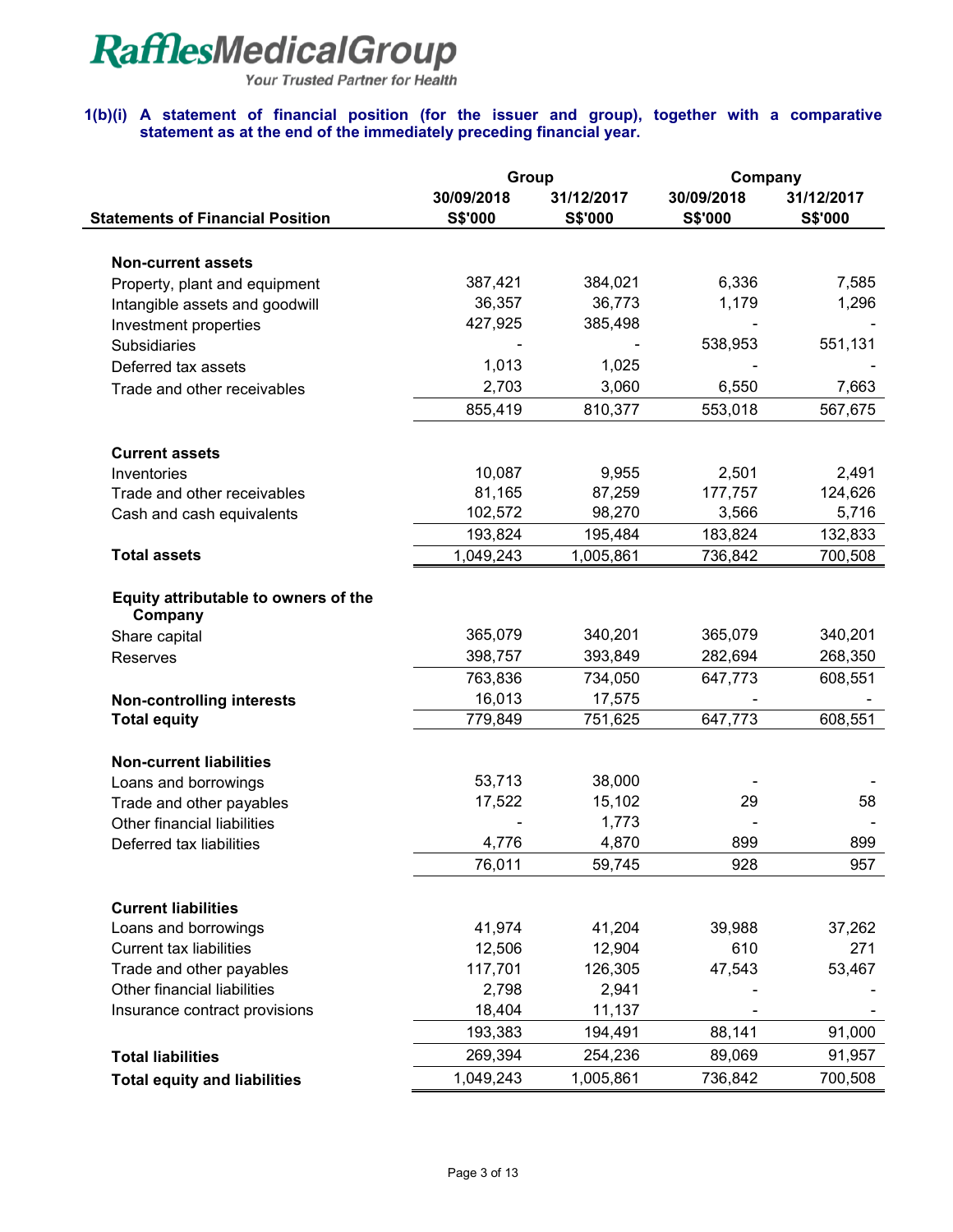

**Your Trusted Partner for Health** 

### **1(b)(i) A statement of financial position (for the issuer and group), together with a comparative statement as at the end of the immediately preceding financial year. (Cont'd)**

#### **Explanatory notes to the Statement of Financial Position**

- 1. Investment properties increased by S\$42.4 million, largely due to the investment property development expenditure for Raffles Hospital Chongqing and Raffles Hospital Shanghai.
- 2. Trade and other receivables decreased largely due to decreased receivables from non-controlling interests of the subsidiaries acquired in 2015.
- 3. The Group's net cash position decreased from S\$19.1 million as at 31 December 2017 to S\$6.9 million as at 30 September 2018. This was mainly attributable to payments for investment properties under development of S\$51.1 million, purchase of property, plant and equipment of S\$16.4 million and payment of dividends of \$15.6m, offset by strong operating cash flows generated by the Group.
- 4. The increase in loans and borrowings was due to bank loan to finance the construction of Raffles Hospital Chongqing.
- 5. Trade and other payables decreased largely due to decreased payables to non-controlling interests of the subsidiaries acquired in 2015.
- 6. The decrease in other financial liabilities was mainly due to the acquisition of non-controlling interests in a subsidiary.
- 7. Insurance contract provisions increased by S\$7.3 million, mainly due to higher provision for unearned premiums resulting from billings for premium from the Group's insurance business.

#### **1(b)(ii) Aggregate amount of group's borrowings and debt securities.**

#### **Amount repayable in one year or less, or on demand**

|                    | As at 30/09/2018     |                    | As at 31/12/2017     |
|--------------------|----------------------|--------------------|----------------------|
| Secured<br>S\$'000 | Unsecured<br>S\$'000 | Secured<br>S\$'000 | Unsecured<br>S\$'000 |
| -                  | 41.974               | -                  | 41.204               |

#### **Amount repayable after one year**

| As at 30/09/2018<br>As at 31/12/2017 |                      |                    |                      |
|--------------------------------------|----------------------|--------------------|----------------------|
| Secured<br>S\$'000                   | Unsecured<br>S\$'000 | Secured<br>S\$'000 | Unsecured<br>S\$'000 |
| -                                    | 53.713               | -                  | 38,000               |

#### **Details of any collateral**

Nil.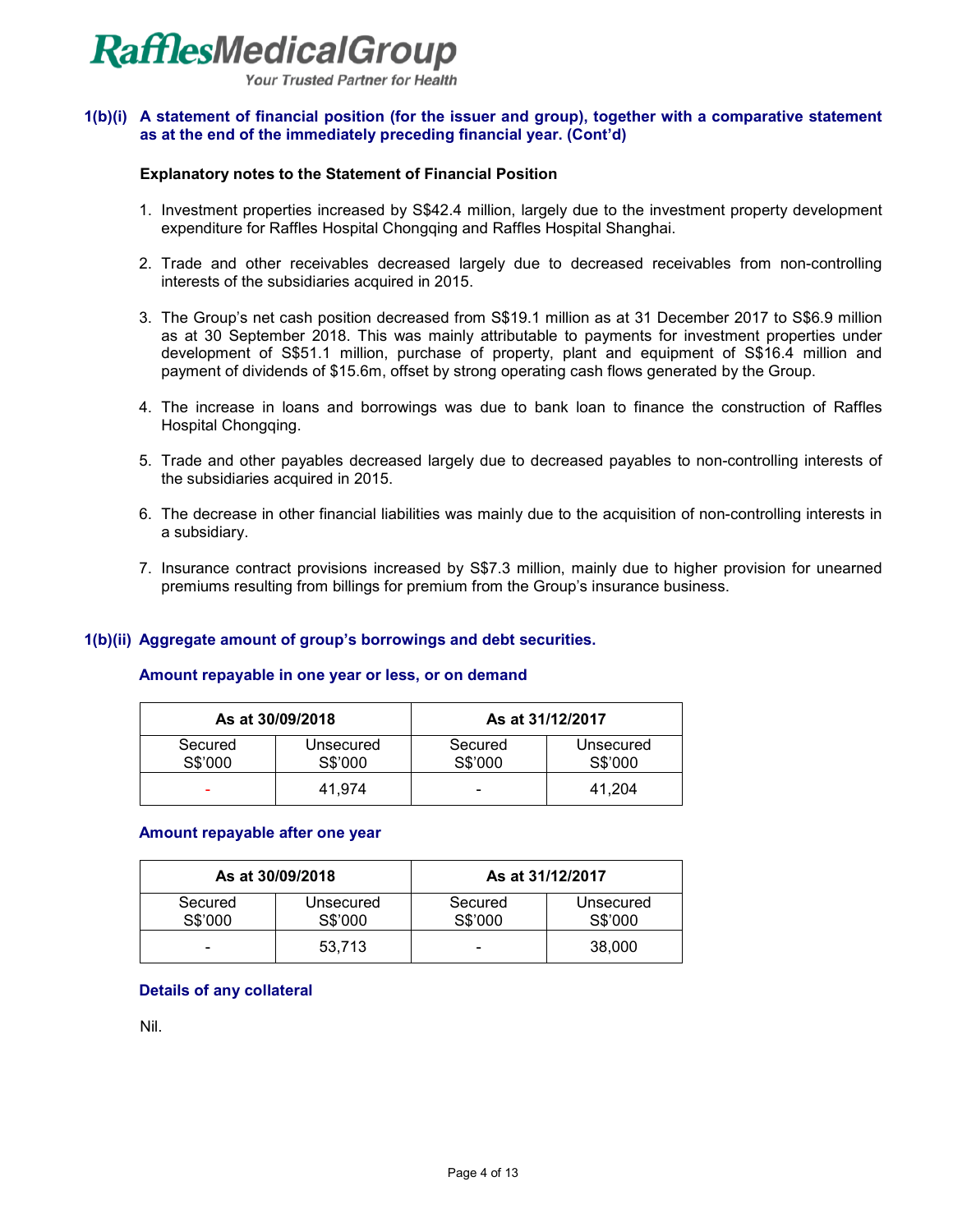**Your Trusted Partner for Health** 

#### **1(c) A statement of cash flows (for the group), together with a comparative statement for the corresponding period of the immediately preceding financial year.**

| <b>Cash flows from operating activities</b>             | Q3 2018<br>S\$'000 | Q3 2017<br>S\$'000 |
|---------------------------------------------------------|--------------------|--------------------|
|                                                         |                    |                    |
| Profit for the period<br>Adjustments for:               | 16,197             | 15,852             |
| Amortisation of intangible assets                       | 261                | 101                |
| Depreciation of property, plant and equipment           | 4,468              | 3,568              |
| Equity-settled share-based payment transactions         | 278                | 575                |
| Finance expenses                                        | 354                | 42                 |
| Finance income                                          | (226)              | (226)              |
| Gain on disposal of property, plant and equipment       |                    | (4)                |
| Property, plant and equipment written off               | 4                  | 28                 |
| Tax expense                                             | 2,891              | 2,722              |
|                                                         | 24,227             | 22,658             |
| Changes in working capital :                            |                    |                    |
| Inventories                                             | (564)              | 25                 |
| Trade and other receivables                             | 1,299              | 5,464              |
| Trade and other payables                                | 14,003             | 4,687              |
| Insurance contract provisions                           | (3,226)            | (3,938)            |
| Cash generated from operations                          | 35,739             | 28,896             |
| Tax paid                                                | (3,694)            | (4, 242)           |
| Interest paid                                           | (334)              | (168)              |
| Net cash from operating activities                      | 31,711             | 24,486             |
| Cash flows from investing activities                    |                    |                    |
| Acquisition of intangible assets                        | (337)              |                    |
| Interest received                                       | 252                | 240                |
| Proceeds from disposal of property, plant and equipment | 1                  | 7                  |
| Purchase of property, plant and equipment               | (4, 510)           | (4,316)            |
| Payment for investment properties under development     | (24, 820)          | (30, 929)          |
| Net cash used in investing activities                   | (29, 414)          | (34, 998)          |
| <b>Cash flows from financing activities</b>             |                    |                    |
| Dividends paid to owners of the Company                 | (8,983)            | (8, 854)           |
| Acquisition of non-controlling interests                | (2, 413)           |                    |
| Proceeds from issue of shares under share option scheme | 123                | 650                |
| Proceeds from bank loans                                | 128,703            | 45,514             |
| Repayment of bank loans                                 | (124, 340)         | (24, 188)          |
| Net cash (used in) / from financing activities          | (6, 910)           | 13,122             |
| Net (decrease) / increase in cash and cash equivalents  | (4,613)            | 2,610              |
| Cash and cash equivalents at 1 July                     | 108,409            | 112,363            |
| Effect of exchange rate fluctuations on cash held       | (1,224)            | (40)               |
| Cash and cash equivalents at 30 September               | 102,572            | 114,933            |

#### **Explanatory notes to the Statement of Cash Flows**

The Group's cash and cash equivalents decreased from S\$108.4 million as at 30 June 2018 to S\$102.6 million as at 30 September 2018. This was mainly attributed to payment for investment properties under development and capital expenditure for business expansion which amounted to S\$29.3 million, acquisition of non-controlling interests in a subsidiary amounting to S\$2.4 million as well as payment of dividends of S\$9.0 million, offset by strong operating cashflows generated by the Group from its business operations and financing from bank loans.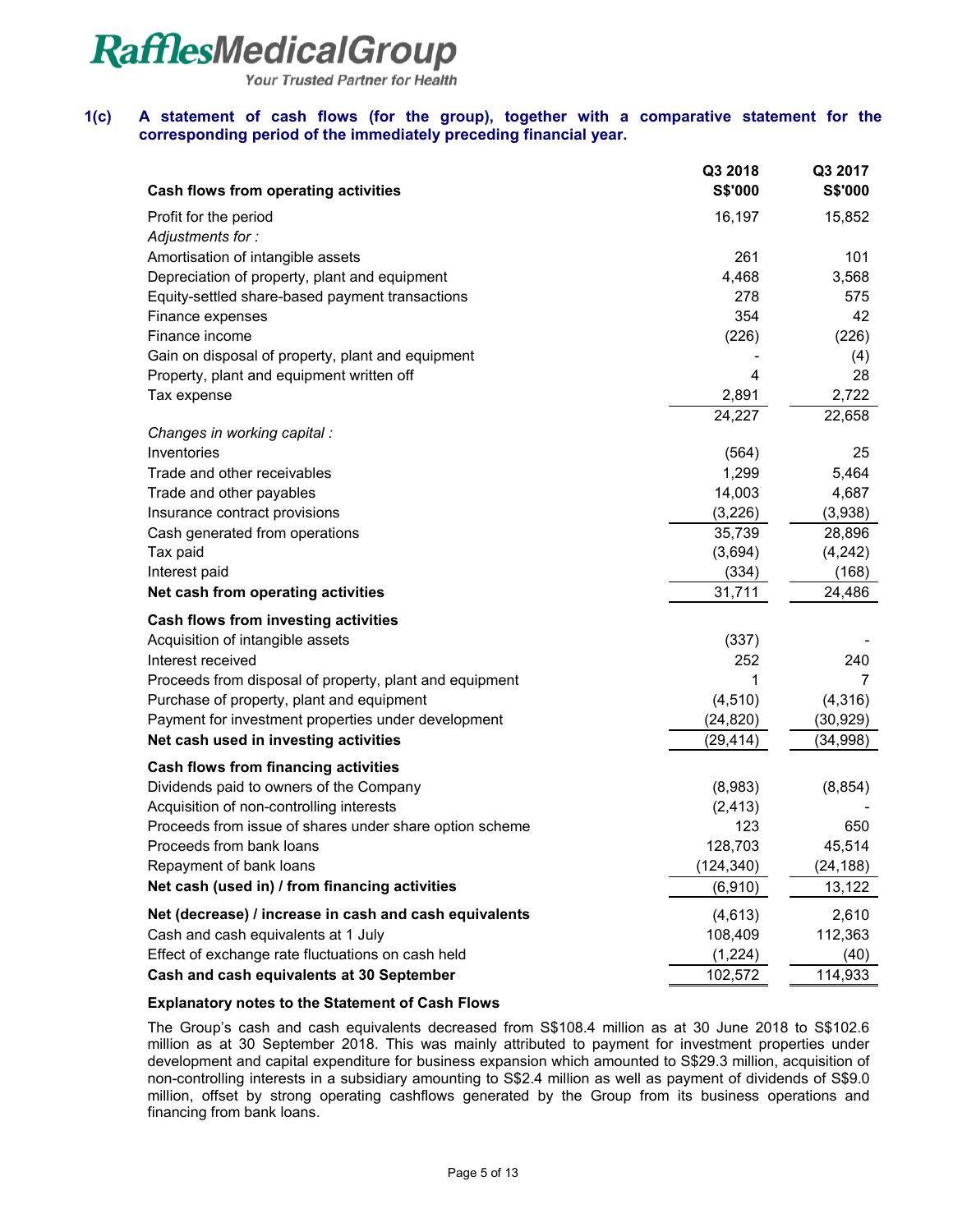Your Trusted Partner for Health

**1(d)(i) A statement (for the issuer and group) showing either (i) all changes in equity or (ii) changes in equity other than those arising from capitalisation issues and distributions to shareholders, together with a comparative statement for the corresponding period of the immediately preceding financial year.** 

| Group                                                                                                                                          | <b>Share</b><br>capital<br>S\$'000 | <b>Translation</b><br>reserve<br>S\$'000 | <b>Share</b><br>option<br>reserve<br>S\$'000 | <b>Revaluation</b><br>reserve<br>S\$'000 | Other<br>reserve<br>S\$'000 | <b>Accumulated</b><br>profits<br>S\$'000 | <b>Total</b><br>attributable<br>to owners<br>of the<br>Company<br>S\$'000 | Non-<br>controlling<br>interests<br>S\$'000 | Total<br>equity<br>S\$'000 |
|------------------------------------------------------------------------------------------------------------------------------------------------|------------------------------------|------------------------------------------|----------------------------------------------|------------------------------------------|-----------------------------|------------------------------------------|---------------------------------------------------------------------------|---------------------------------------------|----------------------------|
| At 1 July 2017 as                                                                                                                              | 339,485                            | (5, 345)                                 | 25,044                                       | 1,712                                    | (6, 615)                    | 345,416                                  | 699,697                                                                   | 18,208                                      | 717,905                    |
| originally presented<br>Adoption of SFRS (I) 1                                                                                                 |                                    | 4,092                                    |                                              |                                          |                             | (4,092)                                  |                                                                           | $\overline{\phantom{a}}$                    |                            |
| At 1 July 2017 restated                                                                                                                        | 339,485                            | (1,253)                                  | 25,044                                       | 1,712                                    | (6, 615)                    | 341,324                                  | 699,697                                                                   | 18,208                                      | 717,905                    |
| <b>Total comprehensive</b><br>income for the period                                                                                            |                                    |                                          |                                              |                                          |                             |                                          |                                                                           |                                             |                            |
| Profit for the period                                                                                                                          |                                    |                                          |                                              |                                          | ä,                          | 16,397                                   | 16,397                                                                    | (545)                                       | 15,852                     |
| Other comprehensive<br>income<br>Foreign currency translation<br>differences - foreign<br>operations                                           |                                    | 691                                      |                                              |                                          |                             |                                          | 691                                                                       | 165                                         | 856                        |
| <b>Total other</b><br>comprehensive income<br>for the period                                                                                   |                                    | 691                                      |                                              |                                          |                             |                                          | 691                                                                       | 165                                         | 856                        |
| <b>Total comprehensive</b><br>income for the period                                                                                            | L.                                 | 691                                      | $\overline{a}$                               | $\overline{a}$                           | ÷,                          | 16,397                                   | 17,088                                                                    | (380)                                       | 16,708                     |
| <b>Transactions with</b><br>owners, recognised<br>directly in equity<br>Contributions by and                                                   |                                    |                                          |                                              |                                          |                             |                                          |                                                                           |                                             |                            |
| distributions to owners<br>Issue of shares upon the<br>exercise of options under<br>Raffles Medical Group<br>Employees' Share Option<br>Scheme | 650                                |                                          |                                              |                                          |                             |                                          | 650                                                                       |                                             | 650                        |
| Value of employee services<br>received for issue of<br>share options                                                                           |                                    |                                          | 575                                          |                                          |                             |                                          | 575                                                                       |                                             | 575                        |
| Interim dividend paid of 0.5<br>cent per ordinary share -<br>Cash                                                                              |                                    |                                          |                                              |                                          |                             | (8, 854)                                 | (8, 854)                                                                  |                                             | (8, 854)                   |
| <b>Total contributions by</b><br>and distributions to<br>owners                                                                                | 650                                |                                          | 575                                          |                                          |                             | (8, 854)                                 | (7,629)                                                                   |                                             | (7,629)                    |
| <b>Changes in ownership</b><br>interests in subsidiaries                                                                                       |                                    |                                          |                                              |                                          |                             |                                          |                                                                           |                                             |                            |
| Present value of the<br>exercise price of written<br>put options                                                                               |                                    |                                          |                                              |                                          | 930                         |                                          | 930                                                                       |                                             | 930                        |
| Total changes in<br>ownership interests in<br>subsidiaries                                                                                     |                                    |                                          |                                              |                                          | 930                         |                                          | 930                                                                       |                                             | 930                        |
| <b>Total transactions with</b><br>owners                                                                                                       | 650                                |                                          | 575                                          |                                          | 930                         | (8, 854)                                 | (6,699)                                                                   | $\overline{a}$                              | (6,699)                    |
| At 30 September 2017                                                                                                                           | 340,135                            | (562)                                    | 25,619                                       | 1,712                                    | (5,685)                     | 348,867                                  | 710,086                                                                   | 17,828                                      | 727,914                    |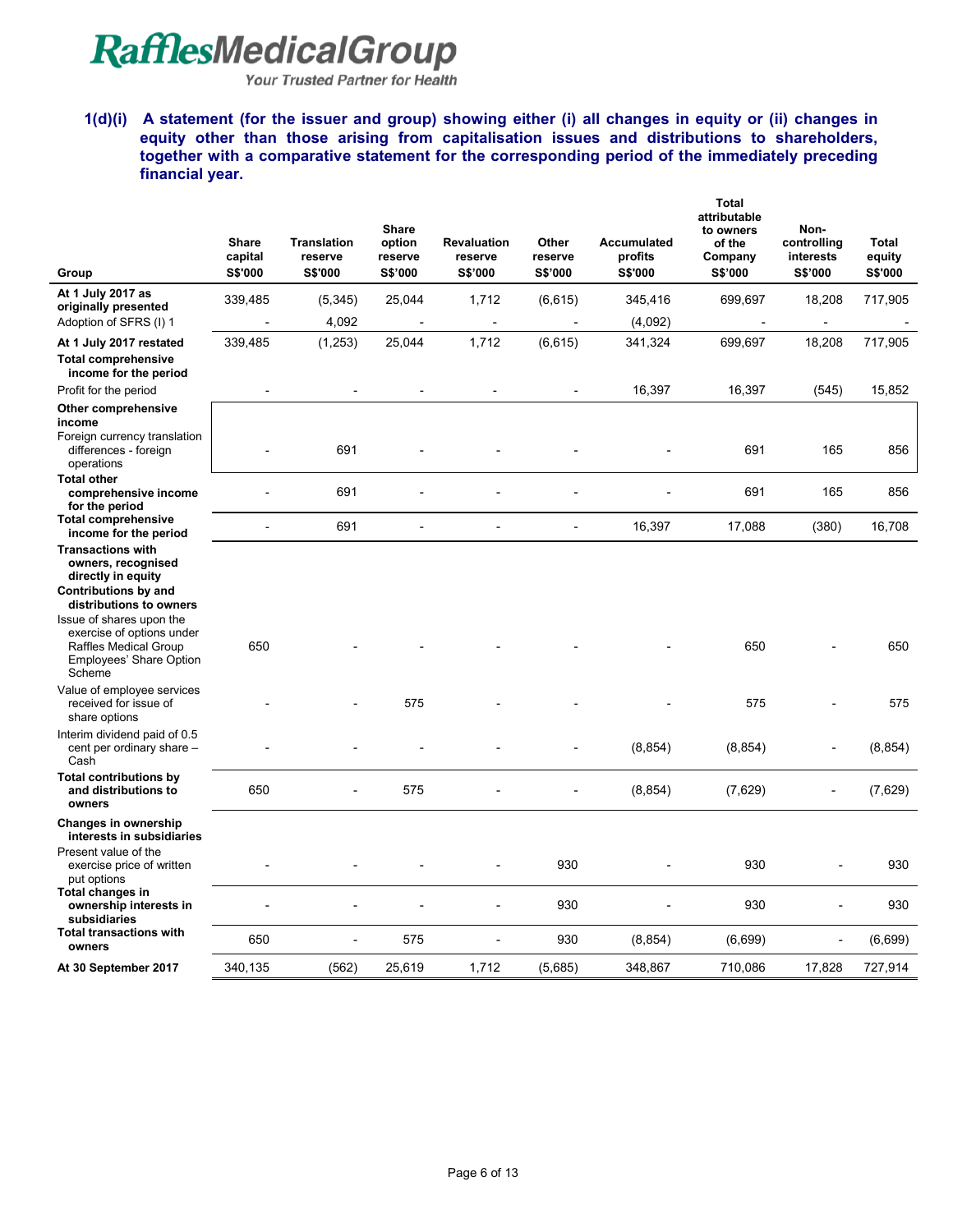Your Trusted Partner for Health

**1(d)(i) A statement (for the issuer and group) showing either (i) all changes in equity or (ii) changes in equity other than those arising from capitalisation issues and distributions to shareholders, together with a comparative statement for the corresponding period of the immediately preceding financial year (Cont'd).** 

| Group                                                                                                               | Share<br>capital<br>S\$'000 | <b>Translation</b><br>reserve<br>S\$'000 | <b>Share</b><br>option<br>reserve<br>S\$'000 | <b>Revaluation</b><br>reserve<br>S\$'000 | Other<br>reserve<br>S\$'000 | Accumulated<br>profits<br>S\$'000 | Total<br>attributable<br>to owners<br>of the<br>Company<br>S\$'000 | Non-<br>controlling<br>interests<br>S\$'000 | Total<br>equity<br>S\$'000 |
|---------------------------------------------------------------------------------------------------------------------|-----------------------------|------------------------------------------|----------------------------------------------|------------------------------------------|-----------------------------|-----------------------------------|--------------------------------------------------------------------|---------------------------------------------|----------------------------|
| At 1 July 2018                                                                                                      | 364,956                     | (665)                                    | 26,994                                       | 1,712                                    | (3,520)                     | 372,637                           | 762,114                                                            | 17,126                                      | 779,240                    |
| <b>Total comprehensive</b><br>income for the period                                                                 |                             |                                          |                                              |                                          |                             |                                   |                                                                    |                                             |                            |
| Profit for the period                                                                                               | $\overline{\phantom{a}}$    | $\qquad \qquad \blacksquare$             | $\overline{a}$                               | $\blacksquare$                           | $\blacksquare$              | 16,410                            | 16,410                                                             | (213)                                       | 16,197                     |
| Other comprehensive<br>income                                                                                       |                             |                                          |                                              |                                          |                             |                                   |                                                                    |                                             |                            |
| Foreign currency translation<br>differences - foreign<br>operations                                                 |                             | (4, 716)                                 |                                              |                                          |                             |                                   | (4,716)                                                            | (599)                                       | (5,315)                    |
| <b>Total other</b><br>comprehensive income<br>for the period                                                        |                             | (4, 716)                                 |                                              |                                          |                             |                                   | (4,716)                                                            | (599)                                       | (5,315)                    |
| <b>Total comprehensive</b><br>income for the period                                                                 | $\overline{a}$              | (4, 716)                                 |                                              |                                          |                             | 16,410                            | 11,694                                                             | (812)                                       | 10,882                     |
| <b>Transactions with</b><br>owners, recognised<br>directly in equity                                                |                             |                                          |                                              |                                          |                             |                                   |                                                                    |                                             |                            |
| <b>Contributions by and</b><br>distributions to owners                                                              |                             |                                          |                                              |                                          |                             |                                   |                                                                    |                                             |                            |
| Issue of shares upon the<br>exercise of options under<br>Raffles Medical Group<br>Employees' Share Option<br>Scheme | 123                         |                                          |                                              |                                          |                             |                                   | 123                                                                |                                             | 123                        |
| Value of employee services<br>received for issue of<br>share options                                                |                             |                                          | 278                                          |                                          |                             |                                   | 278                                                                |                                             | 278                        |
| Interim dividend paid of 0.5<br>cent per ordinary share -<br>Cash                                                   |                             |                                          |                                              |                                          |                             | (8,983)                           | (8,983)                                                            |                                             | (8,983)                    |
| <b>Total contributions by</b><br>and distributions to<br>owners                                                     | 123                         |                                          | 278                                          |                                          |                             | (8,983)                           | (8, 582)                                                           |                                             | (8, 582)                   |
| Changes in ownership<br>interests in subsidiaries                                                                   |                             |                                          |                                              |                                          |                             |                                   |                                                                    |                                             |                            |
| Acquisition of non-<br>controlling interests<br>without a change in<br>control                                      |                             |                                          |                                              |                                          | (2, 112)                    |                                   | (2, 112)                                                           | (301)                                       | (2, 413)                   |
| Present value of the<br>exercise price of written<br>put options                                                    |                             |                                          |                                              |                                          | 722                         |                                   | 722                                                                |                                             | 722                        |
| Total changes in<br>ownership interests in<br>subsidiaries                                                          |                             |                                          |                                              |                                          | (1, 390)                    |                                   | (1, 390)                                                           | (301)                                       | (1,691)                    |
| <b>Total transactions with</b><br>owners                                                                            | 123                         | $\blacksquare$                           | 278                                          | ÷                                        | (1,390)                     | (8,983)                           | (9,972)                                                            | (301)                                       | (10, 273)                  |
| At 30 September 2018                                                                                                | 365,079                     | (5, 381)                                 | 27,272                                       | 1,712                                    | (4, 910)                    | 380,064                           | 763,836                                                            | 16,013                                      | 779,849                    |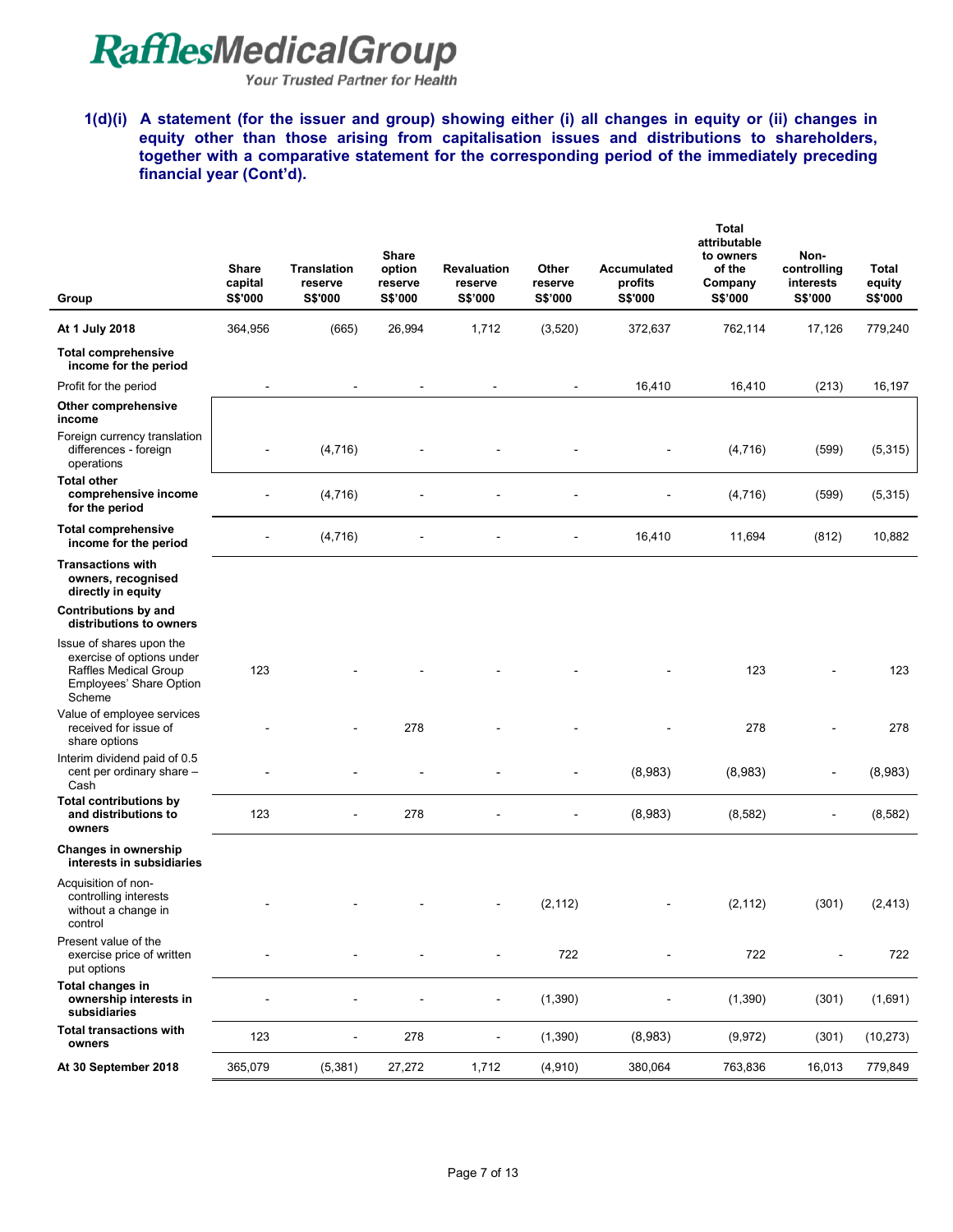Your Trusted Partner for Health

**1(d)(i) A statement (for the issuer and group) showing either (i) all changes in equity or (ii) changes in equity other than those arising from capitalisation issues and distributions to shareholders, together with a comparative statement for the corresponding period of the immediately preceding financial year (Cont'd).** 

|                                                                                                            | <b>Share</b><br>capital | <b>Share</b><br>option<br>reserve | Accumulated<br>profits | Total          |
|------------------------------------------------------------------------------------------------------------|-------------------------|-----------------------------------|------------------------|----------------|
| Company                                                                                                    | S\$'000                 | <b>S\$'000</b>                    | S\$'000                | <b>S\$'000</b> |
|                                                                                                            |                         |                                   |                        |                |
| At 1 July 2017                                                                                             | 339,485                 | 25,044                            | 195,635                | 560,164        |
| Total comprehensive income for the period                                                                  |                         |                                   |                        |                |
| Profit for the period                                                                                      |                         |                                   | 52,989                 | 52,989         |
| Total comprehensive income for the period                                                                  |                         |                                   | 52,989                 | 52,989         |
| Transactions with owners, recognised directly in equity                                                    |                         |                                   |                        |                |
| Contributions by and distributions to owners                                                               |                         |                                   |                        |                |
| Issue of shares upon the exercise of options under Raffles<br>Medical Group Employees' Share Option Scheme | 650                     |                                   |                        | 650            |
| Value of employee services received for issue of share options                                             |                         | 575                               |                        | 575            |
| Interim dividend paid of 0.5 cent per ordinary share - Cash                                                |                         |                                   | (8, 854)               | (8, 854)       |
| Total contributions by and distributions to owners                                                         | 650                     | 575                               | (8, 854)               | (7,629)        |
|                                                                                                            |                         |                                   |                        |                |
| At 30 September 2017                                                                                       | 340,135                 | 25,619                            | 239,770                | 605,524        |
|                                                                                                            |                         |                                   |                        |                |
| At 1 July 2018                                                                                             | 364,956                 | 26,994                            | 214,138                | 606,088        |
| Total comprehensive income for the period                                                                  |                         |                                   |                        |                |
| Profit for the period                                                                                      |                         |                                   | 50,267                 | 50,267         |
| Total comprehensive income for the period                                                                  |                         | $\overline{\phantom{a}}$          | 50,267                 | 50,267         |
| Transactions with owners, recognised directly in equity                                                    |                         |                                   |                        |                |
| Contributions by and distributions to owners                                                               |                         |                                   |                        |                |
| Issue of shares upon the exercise of options under Raffles<br>Medical Group Employees' Share Option Scheme | 123                     |                                   |                        | 123            |
| Value of employee services received for issue of share options                                             |                         | 278                               |                        | 278            |
| Interim dividend paid of 0.5 cent per ordinary share - Cash                                                |                         |                                   | (8,983)                | (8,983)        |
| Total contributions by and distributions to owners                                                         | 123                     | 278                               | (8,983)                | (8,582)        |
| At 30 September 2018                                                                                       | 365,079                 | 27,272                            | 255,422                | 647,773        |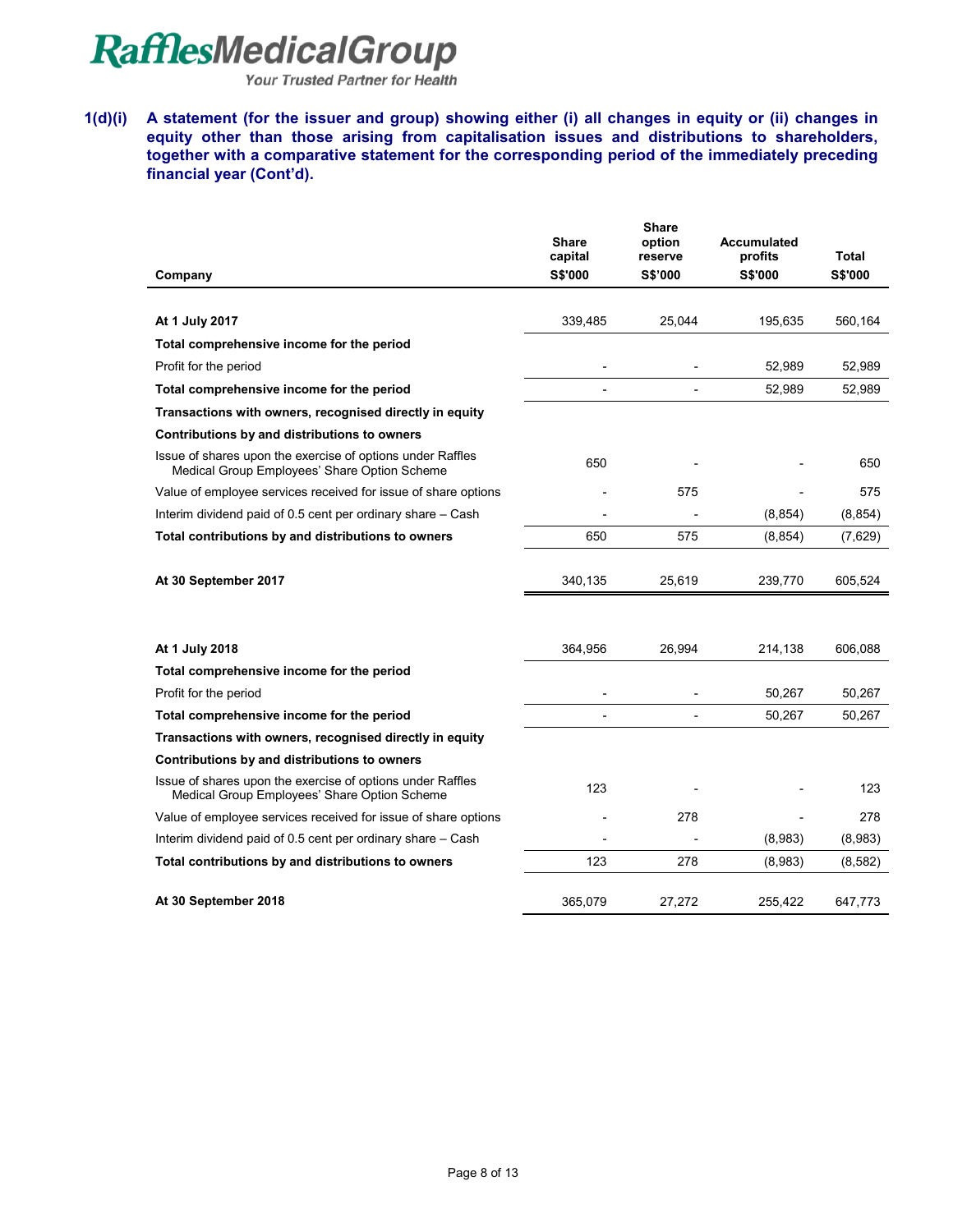**Your Trusted Partner for Health** 

**1(d)(ii) Details of any changes in the company's share capital arising from rights issue, bonus issue, share buy-backs, exercise of share options or warrants, conversion of other issues of equity securities, issue of shares for cash or as consideration for acquisition or for any other purpose since the end of the previous period reported on. State the number of shares that may be issued on conversion of all the outstanding convertibles, if any, against the total number of issued shares excluding treasury shares and subsidiary holdings of the issuer, as at the end of the current financial period reported on and as at the end of the corresponding period of the immediately preceding financial year. State also the number of shares held as treasury shares and the number of subsidiary holdings, if any, and the percentage of the aggregate number of treasury shares and subsidiary holdings held against the total number of shares outstanding in a class that is listed as at the end of the current financial period reported on and as at the end of the corresponding period of the immediately preceding financial year.**

During the third quarter ended 30 September 2018, the Company issued a total of 198,000 new ordinary shares, upon the exercise of options under the Raffles Medical Group Share Option Schemes.

| Exercise price per share    | S\$0.26 | S\$0.55 | S\$0.73 | S\$0.78 |
|-----------------------------|---------|---------|---------|---------|
| Number of new shares issued | 30.000  | 60.000  | 48.000  | 60.000  |

On 3 September 2018, options to subscribe for 8,000,000 ordinary shares at an exercise price of S\$1.09 were granted to 425 eligible participants pursuant to the Raffles Medical Group (2010) Share Option Scheme.

As at 30 September 2018, there were outstanding options for conversion into 66,328,000 (30 September 2017: 61,108,000) ordinary shares. The Company does not hold any treasury shares as at 30 September 2018 (30 September 2017: Nil).

#### **1(d)(iii) To show the total number of issued shares excluding treasury shares as at the end of the current financial period and as at end of the immediately preceding year.**

|                                                   | 30/09/2018    | 31/12/2017    |
|---------------------------------------------------|---------------|---------------|
| Number of issued shares excluding treasury shares | 1.796.781.400 | 1.771.038.970 |

#### **1(d)(iv) A statement showing all sales, transfers, cancellation and/or use of treasury shares as at the end of the current financial period reported on.**

There were no sales, transfers, cancellation and/or use of treasury shares as at 30 September 2018 (30 September 2017: Nil).

#### **1(d)(v) A statement showing all sales, transfers, cancellation and/or use of subsidiary holdings as at the end of the current financial period reported on.**

There were no sales, transfers, cancellation and/or use of subsidiary holdings as at 30 September 2018 (30 September 2017: Nil).

#### **2. Whether the figures have been audited or reviewed and in accordance with which auditing standard or practice.**

The financial statements on consolidated results for the third quarter ended 30 September 2018 have not been audited or reviewed.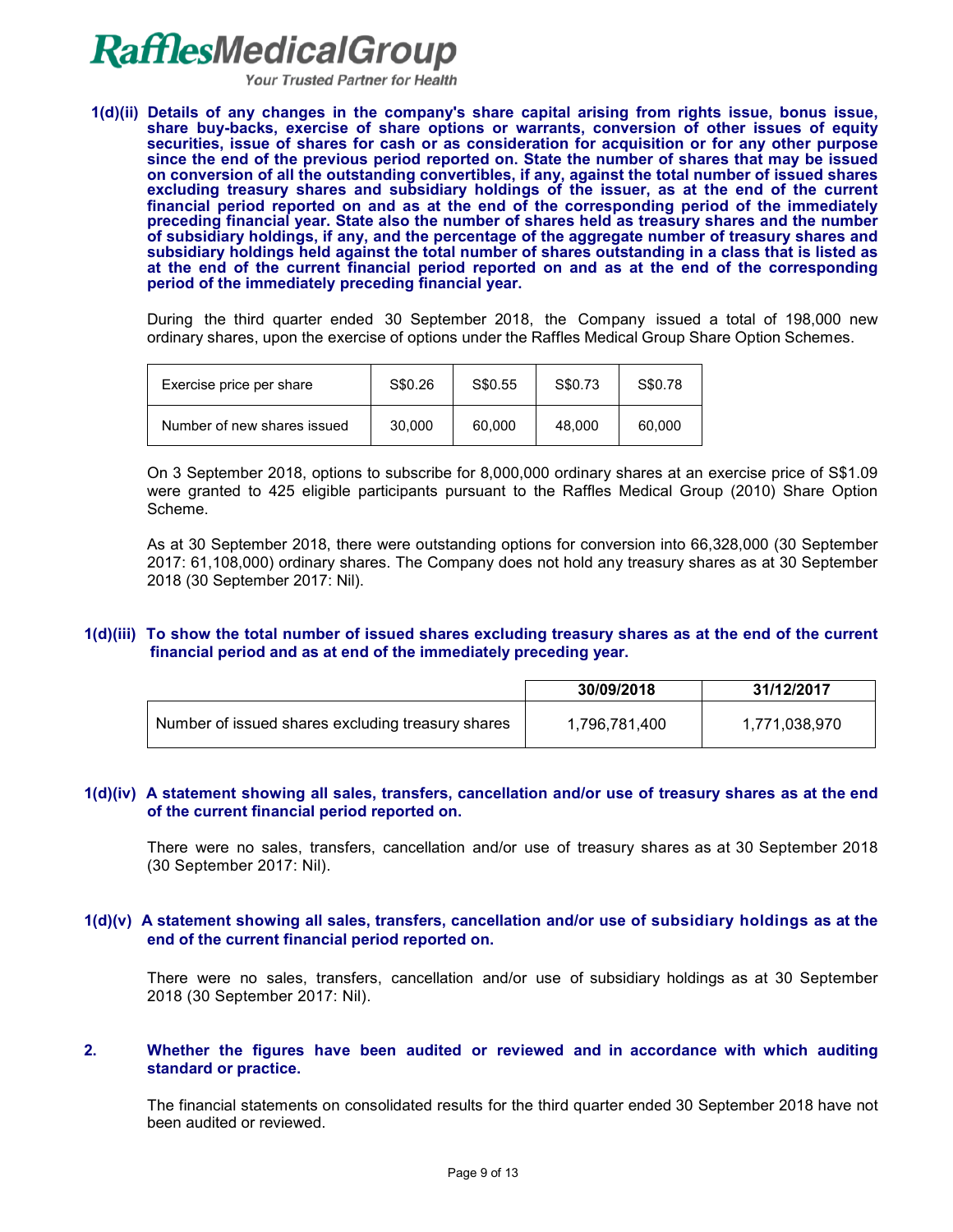**Your Trusted Partner for Health** 

#### **3. Where the figures have been audited or reviewed, the auditors' report (including any qualifications or emphasis of a matter).**

Not applicable.

#### **4. Whether the same accounting policies and methods of computation as in the issuer's most recently audited annual financial statements have been applied.**

Accounting policies and methods of computation used in the consolidated financial statements for the third quarter ended 30 September 2018 are consistent with those applied in the financial statements for the year ended 31 December 2017, except for the adoption of accounting standards (including its consequential amendments) and interpretations applicable for the financial period beginning 1 January 2018 as disclosed in item 5 below.

#### **5. If there are any changes in the accounting policies and methods of computation, including any required by an accounting standard, what has changed, as well as the reasons for, and the effect of, the change.**

The Group's financial statements for the financial period beginning 1 January 2018 is prepared in accordance with the Singapore Financial Reporting Standards (International) (SFRS(I)) issued by the Accounting Standards Council (ASC).

In adopting the new SFRS(I) framework with effect from 1 January 2018, the Group is required to apply the specific transition requirements in SFRS(I) 1 *First-time Adoption of Singapore Financial Reporting Standards (International).* 

#### Adoption of SFRS(I) 1

The Group has elected for the optional exemption to reset its cumulative translation differences for all foreign operations to nil at the date of transition at 1 January 2017. As a result, cumulative translation losses of \$4,092,000 was reclassified from translation reserves to accumulated profits as at 1 January 2017.

#### Adoption of SFRS(I)s

In addition, during the current financial year, the Group has adopted the following new SFRS(I)s, amendments and interpretations of SFRS(I)s which took effect from financial period beginning 1 January 2018:

- SFRS(I) 9 *Financial Instruments* 

- SFRS(I) 15 *Revenue from Contracts with Customers* 

Except for SFRS(I) 1 as disclosed above, the adoption of these SFRS(I)s, amendments and interpretations of SFRS(I)s did not have any significant impact on the financial statements of the Group.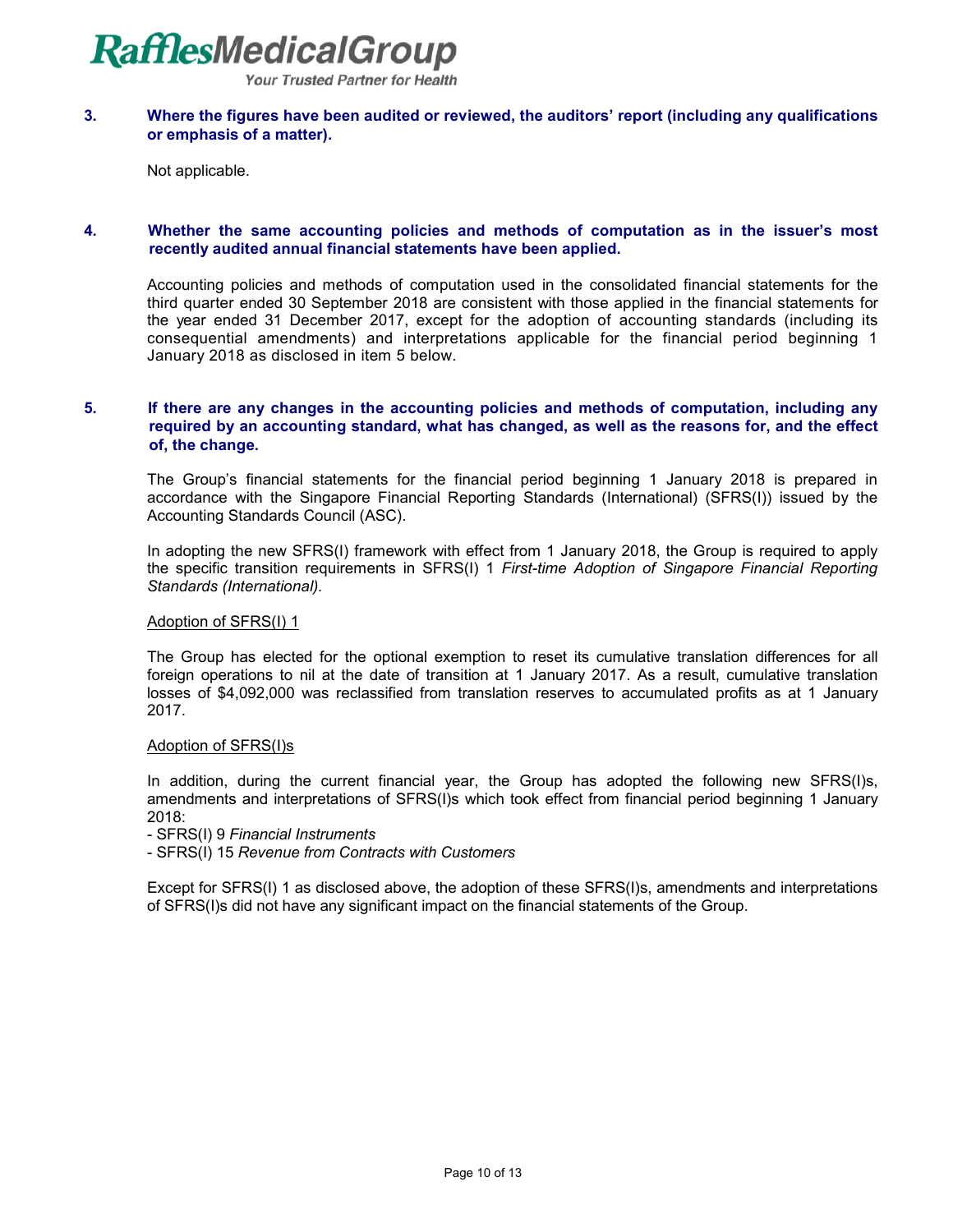**Your Trusted Partner for Health** 

**6. Earnings per ordinary share of the group for the current financial period reported on and the corresponding period of the immediately preceding financial year, after deducting any provision for preference dividends.**

|                                                                    | <b>Third Quarter</b> |              | Year-To-Date |            |
|--------------------------------------------------------------------|----------------------|--------------|--------------|------------|
|                                                                    | Q3 2018              | Q3 2017      | 30/09/2018   | 30/09/2017 |
| Earnings per ordinary share for the<br>year based on 1(a) above :- |                      |              |              |            |
| Basic earnings per share [A]<br>(i)                                | 0.91 cents           | 0.93 cents   | 2.76 cents   | 2.77 cents |
| (ii) Diluted earnings per share [B]                                | $0.91$ cents         | $0.92$ cents | 2.75 cents   | 2.76 cents |

- [A] The calculation of earnings per ordinary share for the quarter and 9 months ended 30 September 2018 were based on weighted average number of shares 1,796,636,030 (Q3 2017: 1,770,595,916) and 1,780,168,788 (9 months ended 30 September 2017: 1,757,608,359) respectively in issue during the period.
- [B] The calculation of earnings per ordinary share (on a fully diluted basis) for the quarter and 9 months ended 30 September 2018 were based on weighted average number of shares of 1,800,197,648 (Q3 2017: 1,777,447,344) and 1,784,152,159 (9 months ended 30 September 2017: 1,767,545,217) respectively in issue during the period.
- **7. Net asset value (for the issuer and group) per ordinary share based on the total number of issued shares excluding treasury shares of the issuer at the end of the:-**

### **(a) current financial period reported on; and**

#### **(b) immediately preceding financial year.**

|                                        | Group       |             | Company     |             |
|----------------------------------------|-------------|-------------|-------------|-------------|
|                                        | 30/09/2018  | 31/12/2017  | 30/09/2018  | 31/12/2017  |
| Net asset value per ordinary share [C] | 42.51 cents | 41.45 cents | 36.05 cents | 34.36 cents |

[C] The calculation of net asset value per ordinary share was based on 1,796,781,400 shares as at 30 September 2018 (31 December 2017: 1,771,038,970).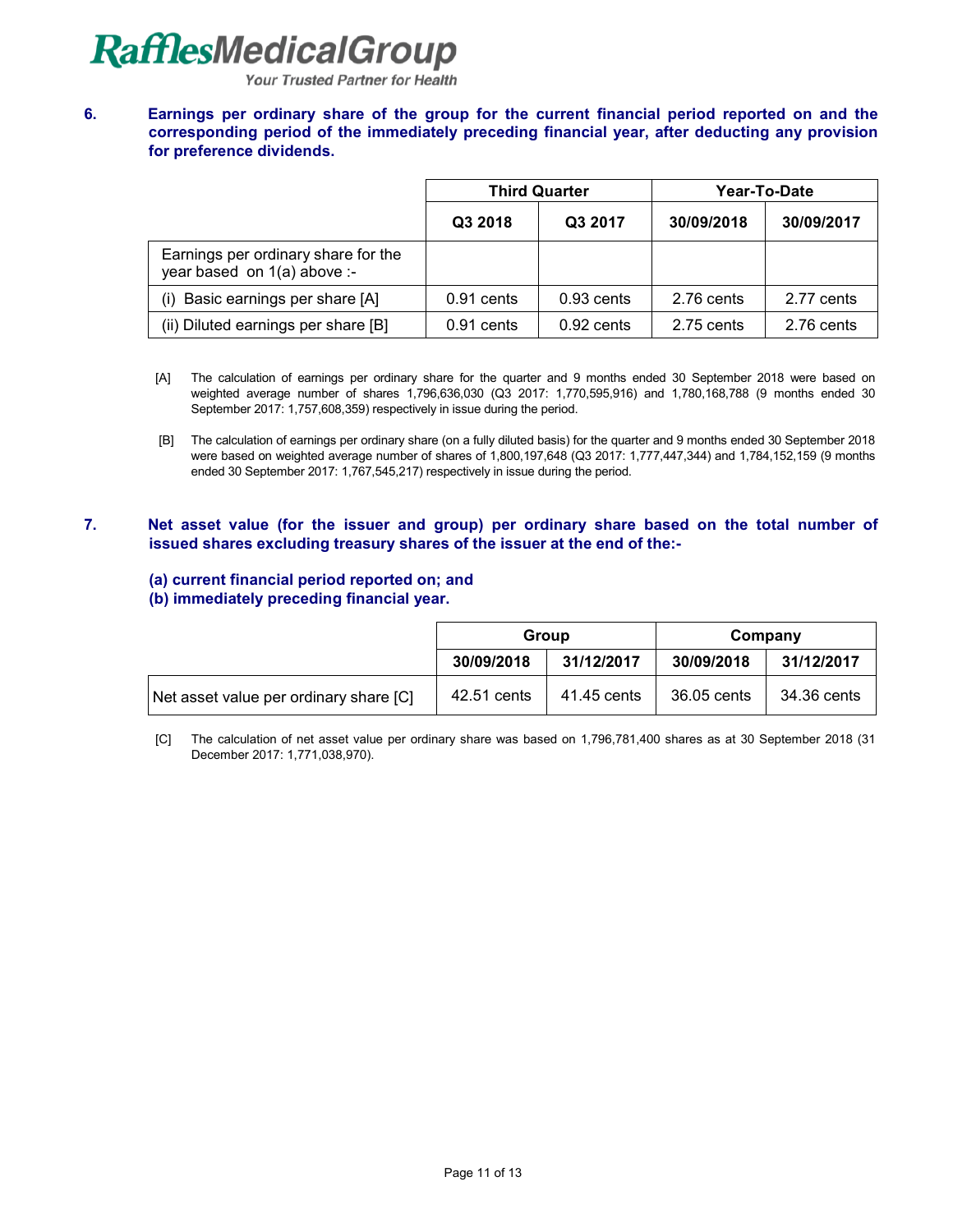

**Your Trusted Partner for Health** 

- **8. A review of the performance of the group, to the extent necessary for a reasonable understanding of the group's business. It must include a discussion of the following:-**
	- **(a) any significant factors that affected the turnover, costs, and earnings of the group for the current financial period reported on, including (where applicable) seasonal or cyclical factors; and**
	- **(b) any material factors that affected the cash flow, working capital, assets or liabilities of the group during the current financial period reported on.**

The Group's revenue grew **1.2%** from **S\$119.6** million in Q3 2017 to **S\$121.0** million in Q3 2018. Healthcare Services division recorded a revenue increase of **8.0%** while the revenue of Hospital Services division decreased by **3.8%**. The increase in revenue from Healthcare Services division was contributed by the addition of new corporate clients and the new contract to provide Air Borders screening services. The decrease in revenue from the Hospital Services division in Q3 2018 was due in part to the refurbishment of the current inpatient facilities.

The Group's earnings before interest, taxes, depreciation and amortisation (**EBITDA**) increased by **8.5%**  from **S\$22.1** million in Q3 2017 to **S\$23.9** million for Q3 2018. The net profit after tax attributable to owners of the Company increased marginally to **S\$16.4** million in Q3 2018.

The continued strong operating cashflows generated from the Group's business operations contributed to a healthy cash position of **S\$102.6** million. This was after accounting for the distribution of interim dividend of **S\$9.0** million and payment of **S\$24.8** million for investment properties under development.

#### **9. Where a forecast, or a prospect statement, has been previously disclosed to shareholders, any variance between it and the actual results.**

The current financial period's results are in line with the Directors' expectations as disclosed in the Group's Q2 2018 results announcement.

#### **10. A commentary at the date of the announcement of the significant trends and competitive conditions of the industry in which the group operates and any known factors or events that may affect the group in the next reporting period and the next 12 months.**

*RafflesHospital* opened a new inpatient ward this quarter catering to the needs of patients under the Emergency Care Collaboration with the Ministry of Health. Continuing renovation works will add more inpatient facilities in the next quarter to support the Group's growth strategies for the coming year.

The construction of *RafflesHospital Chongqing* and procurement of equipment are progressing according to schedule. The Hospital Management team has been in Chongqing preparing for the opening of the hospital. A team of international and local physicians from various specialties has been recruited. *RafflesHospital Chongqing* shall, subject to obtaining all the requisite regulatory approvals, be opened by the end of the year.

Construction of *RafflesHospital Shanghai*, in Pudong, is progressing well. It is slated to open in the second half of 2019.

Based on the current economic conditions and barring unforeseen circumstances, the Directors expect the Group to grow and remain profitable in 2018.